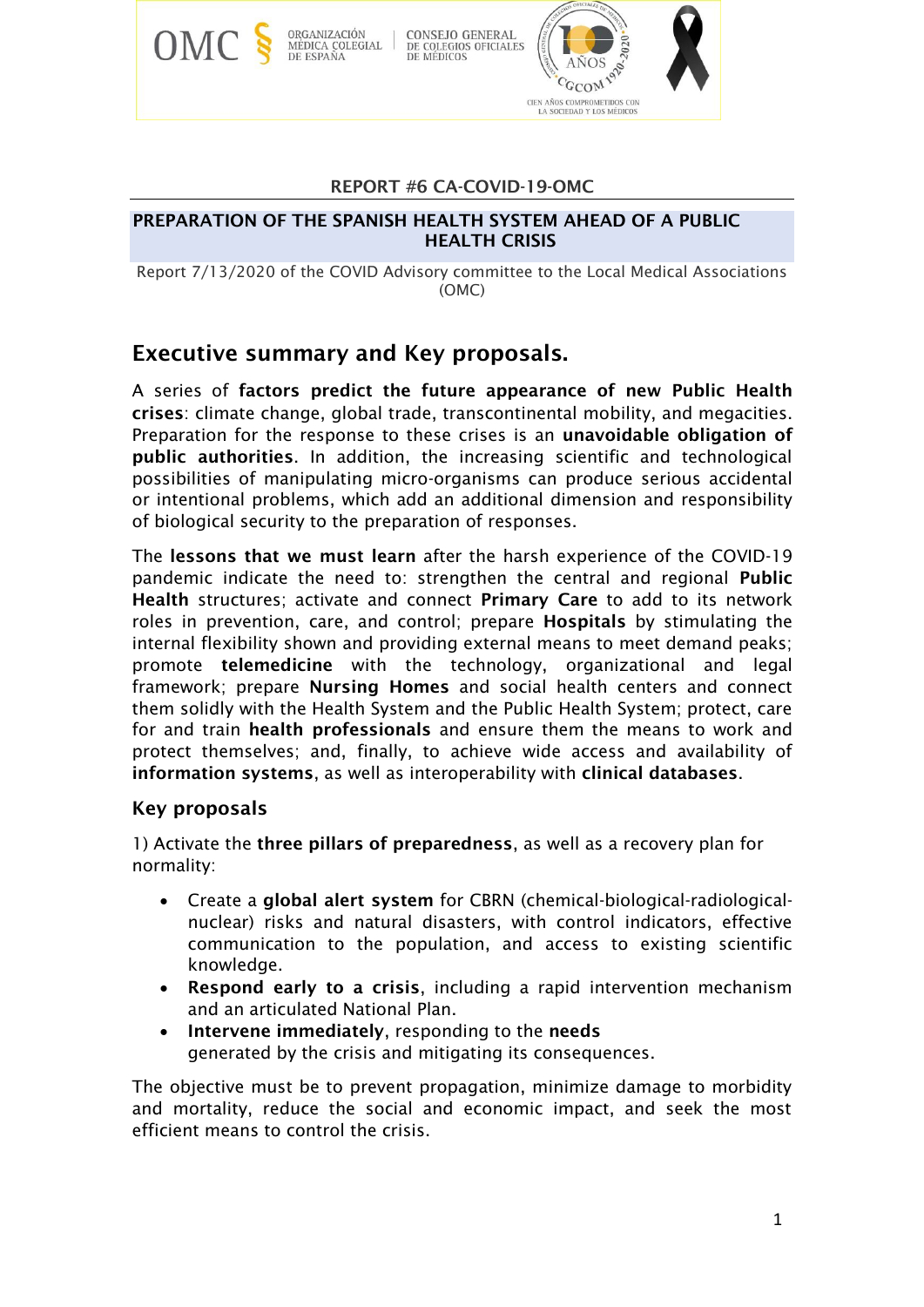

ORGANIZACIÓN<br>MÉDICA COLEGIAL |<br>DE ESPAÑA



CIEN AÑOS COMPROMETIDOS CON<br>LA SOCIEDAD Y LOS MÉDICOS

2) We must integrate all the institutional and territorial levels of action of the health authorities (central, regional, and local health network); to this end, the State Public Health Agency or Center is called upon to play an essential role in this inter-sectoral and multilevel action.

3) Plans are needed, but also education, training, and simulations, on which effective preparation and a good and rapid response depend.

4) The governance of Public Health crises entails emphasizing the value of solidarity and the general interest; we must activate and apply the ethical framework of Public Health, to help us guide interventions so that they achieve a greater impact on the health of the population.

5) Preparation covers the structures and essential functions of Public Health and the Health Care System, which must mobilize personnel, resources, and supplies established in its response plans to serve the population and support surveillance and actions.

6) Communication with the population and with professionals is an essential part of the response. Through the choice of communicators, channels, audiences, and appropriate messages, the population's adherence to the necessary behaviors can be promoted as well as the minimization of panic or mistrust reactions.

7) Psychological support is required both for the population and for professionals and workers mobilized to respond to Public Health crises.

8) Health sciences students and professionals in specialized training must participate in the responses. They must be prepared for this, starting from their initial stages of training; in addition, this involvement must be a stimulus to health professionalism through exemplary commitment during difficult times.

9) A critical factor is knowledge: networks of researchers and the media and resources must be able to be activated and align with the main knowledge questions and challenges posed by pandemics.

*The COVID-19 Advisory Committee to the Local Medical Associations is an expert panel including diverse professions, sectors, and specializations, which was created on 21 April 2020 to advise the General Spanish Medical Council regarding various scientific, technical, and organization aspects arising due to the pandemic, in order to propose action and generate technical reports that underlie the public position of the General Spanish Medical Council.*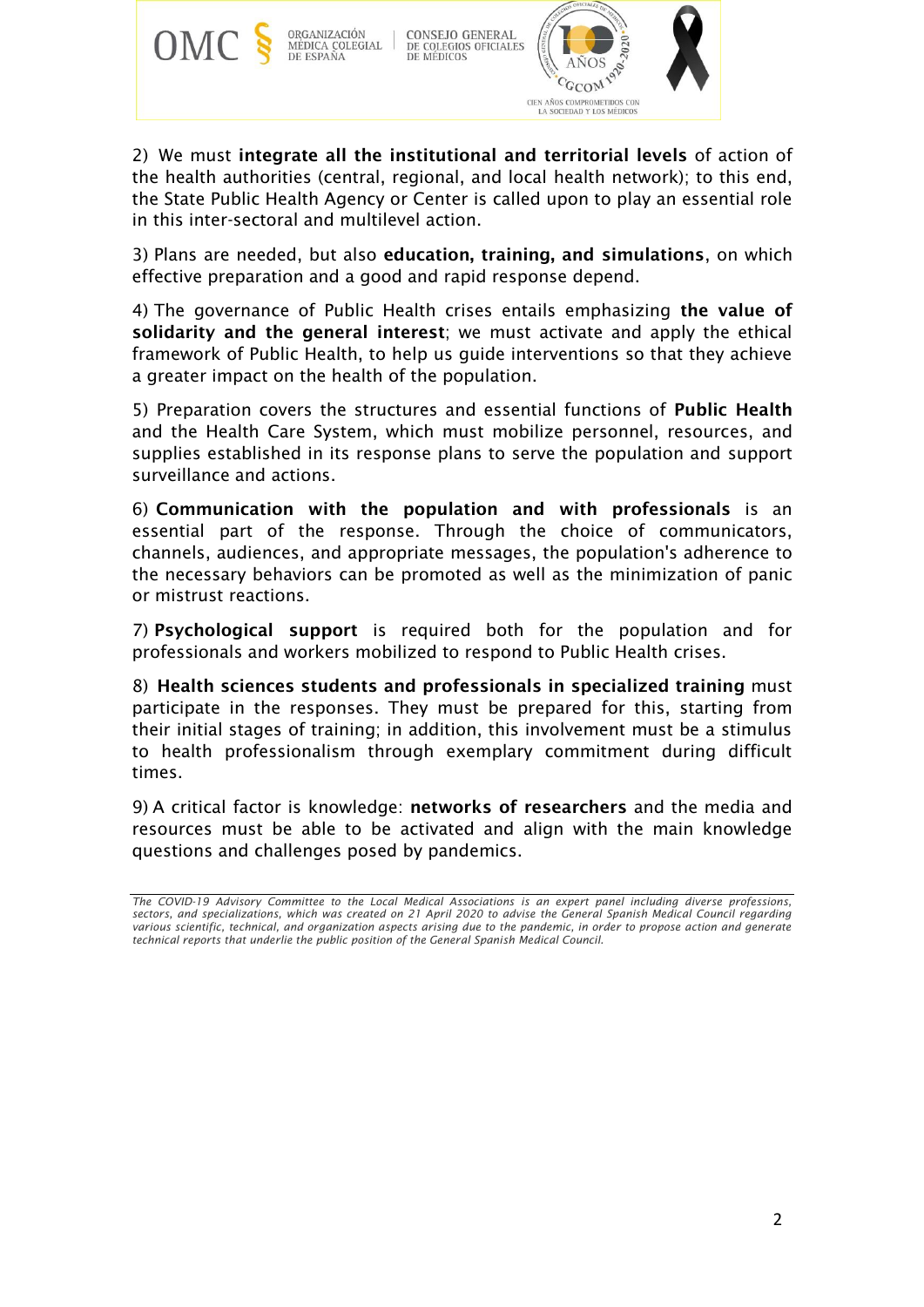

#### PREPARATION OF THE SPANISH HEALTH SYSTEM IN THE FACE OF PUBLIC HEALTH CRISIS

# Index

| 1- Introduction: Reflections and lessons learned from the COVID-19    |
|-----------------------------------------------------------------------|
| 2- Technical recommendations for preparation before a health crisis-  |
| 2.1 Basic pillars of preparation:9                                    |
| 2.2.- Objectives:10                                                   |
| 2.3.- Applicable legislation 10                                       |
| 3.- Areas of application and territorial framework11                  |
| 3.1 - Territorial areas of health authority: central, autonomous, and |
| 3.2.- Cross-sectional and inter-territorial collaboration:  13        |
|                                                                       |
| 3.4.- Predicting the impact in various sectors: 15                    |
|                                                                       |
|                                                                       |
|                                                                       |
|                                                                       |
|                                                                       |
| 4.5.- Health sciences students and professionals in training during   |
|                                                                       |
|                                                                       |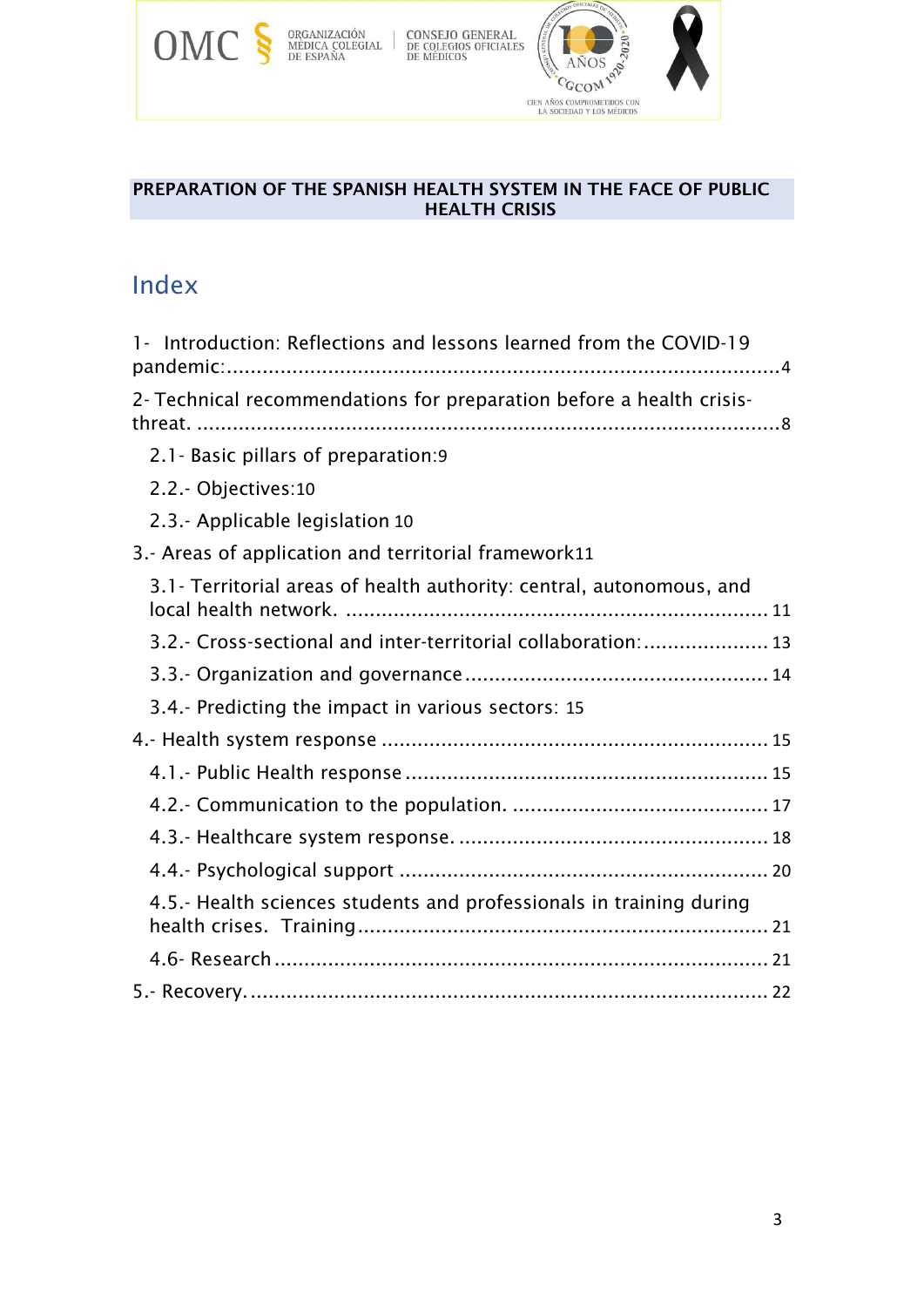

## <span id="page-3-0"></span>1- Introduction: Reflections and lessons learned from the COVID-19 pandemic.

The Covid-19 pandemic, which has overwhelmed Spain and all Western countries, did not find any country adequately prepared to face it; even where there were plans for preparedness for public health crises, it seems that they have not had a particularly effective response either.

In the last two decades, all countries, including Spain, have suffered (directly or indirectly) several epidemic outbreaks with international involvement related to emerging infectious diseases. Just remember the epidemics of Ebola, Zika, or Dengue. Diseases transmitted by contact or via the air are of great concern due to the speed of their spread and the ease of person-to-person spread (especially during asymptomatic and prodromal periods of the disease). The central role of this last group is played by influenza viruses and coronaviruses, SARS-CoV-1, H1N1 influenza virus, MERS (Middle East Respiratory Syndrome).

On the other hand, these emerging diseases are closely related to four factors: climate change, global trade, the transcontinental mobility of hundreds of millions of people, and the appearance of megacities that function as a resonance chamber for epidemics, facilitating their evolution into pandemics. This reality reflects the global health paradigm that we live in worldwide.

As long as these factors persist, the possibility of another pandemic like COVID-19 recurring is not only highly probable, but also a certainty.

For these reasons, the COVID-19 pandemic in Spain and the experience that has been gained from it, as well as previously in other health crises, makes it essential to compare in meetings, multidisciplinary scientific congresses, and publications, determining good practices and identifying opportunities for improvement to face future risks and to develop strategies that allow future effective, rapid and global responses.

It is essential to contextualize the pandemic, integrate the extraordinary scientific and technological development of biotechnology and accept the uncertainty that its magnitude and speed introduces, since it is exceedingly difficult to verify. Today, systems of genetic drift, gene editing, gene regulation in several species, the synthesis of new organisms or the reconstruction and/or modification of existing pathogens for application in scientific research in life sciences are possible.

Thus, in addition to the favorable conditions that the global health paradigm supposes for the appearance and transmission of mutations in pathogens for human beings, biological agents are numerous, widely distributed in nature, and easily accessible. Their handling and modification may not require great specialization, and being invisible, they can contaminate the environment including air, water, and land, and infect humans, animals, and plants,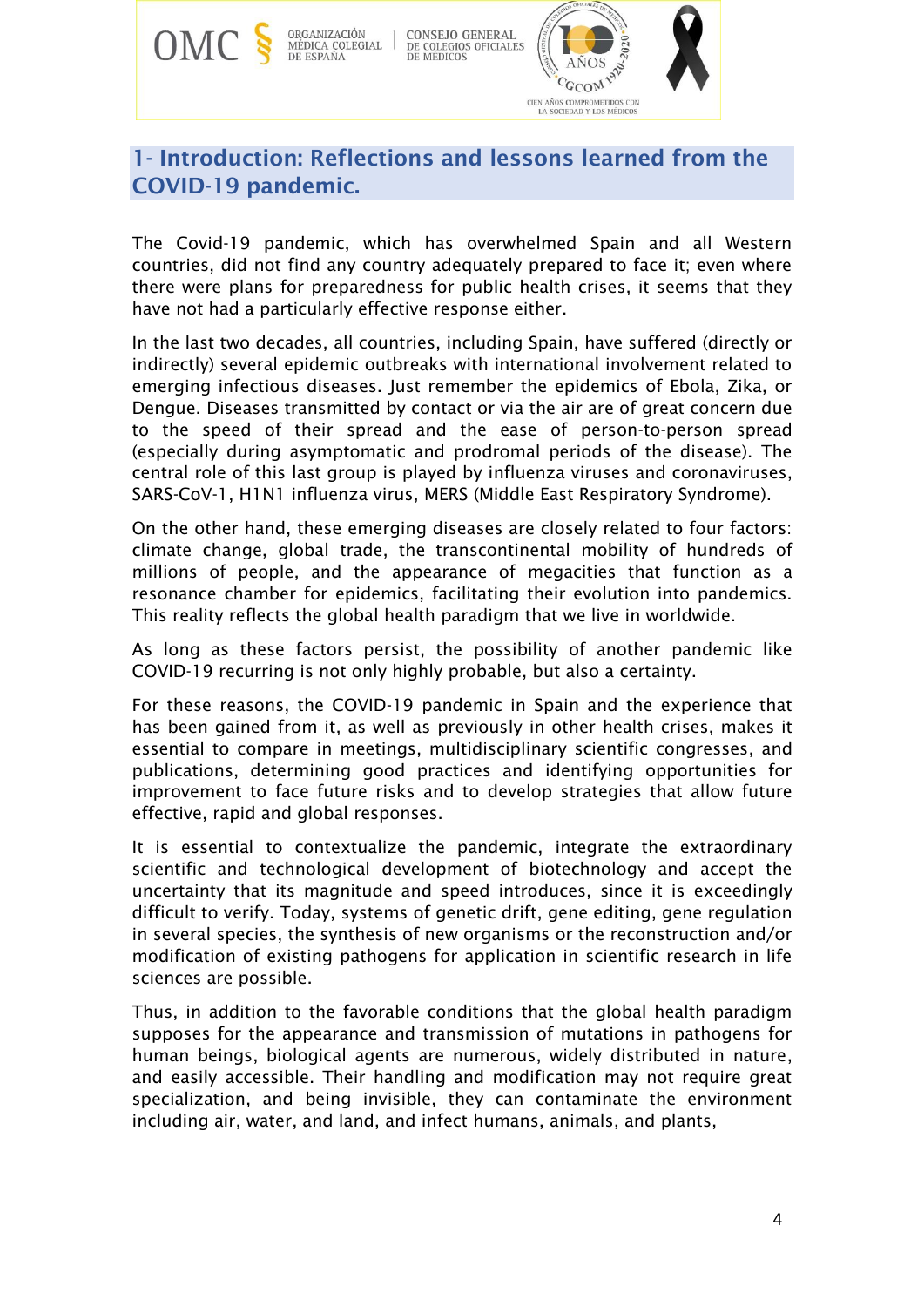

generating reservoirs and vectors of different diseases. Its effects are devastating on human, animal or agricultural health, generating loss of life, deterioration of the environment, economic losses, deterioration of social welfare... In addition, once an emerging disease appears, its detection and identification can be long and difficult, and its treatment uncertain.

All this indicates the need for cross-disciplinary protection and defense of health and life from a global perspective, beyond human life, which incorporates all the relevant professions. And it raises new questions:

- Is it possible that other bacteriological agents, viruses, and toxins burst out violently locally or globally, accidentally or intentionally, with the same ease that COVID-19 has?
- And that this occurs as a consequence of a direct, intentional, programmed action of any origin or as an involuntary escape or error from a laboratory, either due to a new mutation, transfer, or changes in the pathogen?
- Is it possible to imagine the ease with which national or international social chaos with unforeseeable consequences can be created after what has happened?

#### Lessons learned:

The first relevant question, especially now that we navigate this so-called "new normal" is: What have we learned in Spain during the COVID-19 pandemic?

- 1- Public Health structures, especially public health surveillance, must be strengthened and radically changed to conduct tasks of surveillance, preparation, and response to epidemics of communicable diseases.
- 2- A Public Health Agency or Center with organizational autonomy and technical excellence is needed, which brings together the available scientific-technical capacities and puts them at the service of society.
- 3- Primary and Community Care in coordination with Public Health structures is a key central axis during all phases of an epidemic/pandemic. This is necessary so that it can successfully face this role, reorganize it in the short term and reinforce it by providing it with resources and training to respond to public health crises. A national plan for public health crisis management must be defined.
- 4- Hospitals have shown that it is possible to reorganize and reconvert themselves into quasi-monographic approach centers for the epidemic in its severe clinical forms. It is necessary to take advantage of this experience,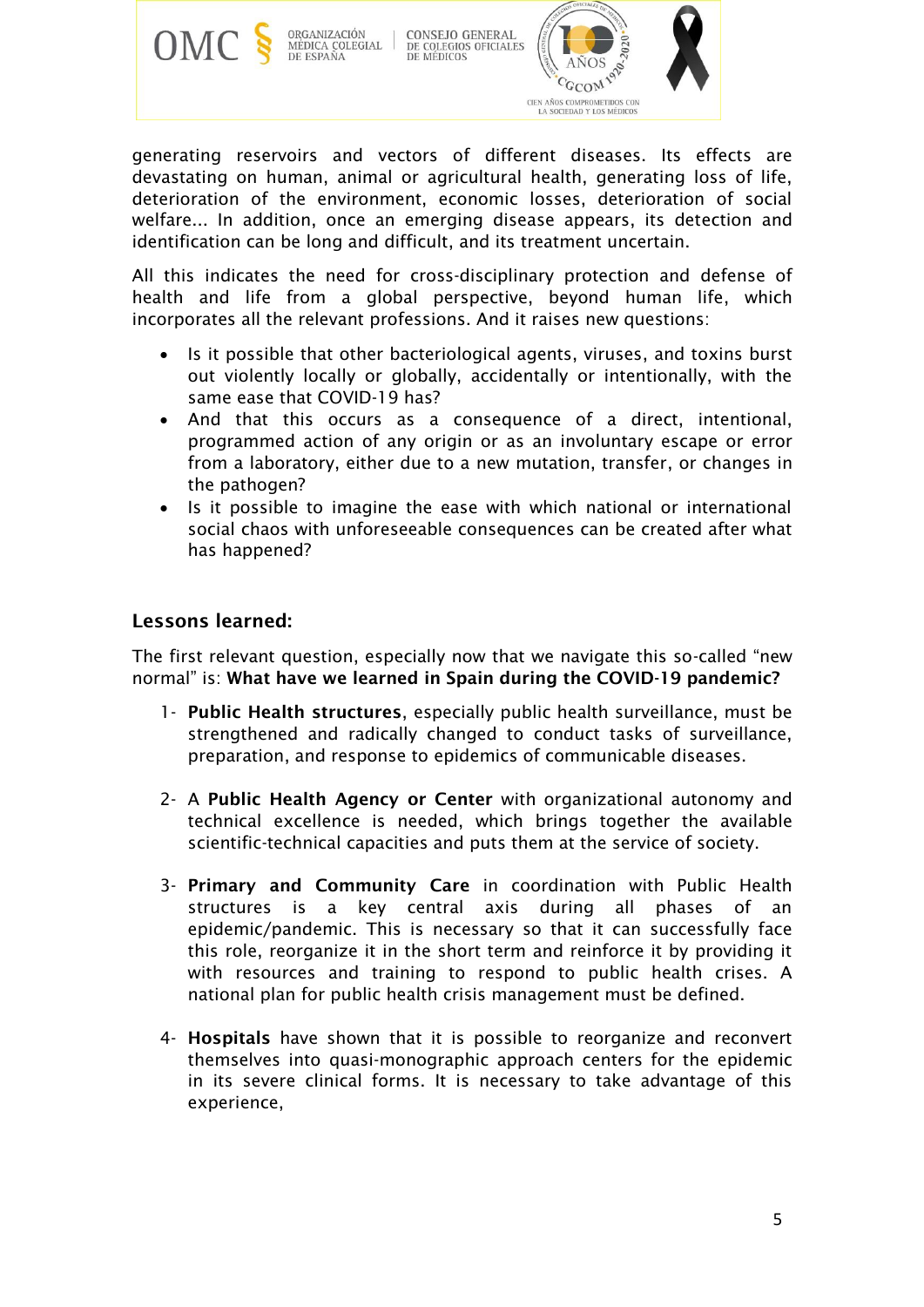

to define contingency plans / public health crisis management, which facilitate and catalyze future structural and functional changes.

- 5- The timely start-up of support structures for the hospital network, such as medicalized hotels or field hospitals, can be essential elements for controlling a pandemic when existing resources have been overwhelmed. Therefore, it is necessary to include it in the rapid response plan (within the crisis management plan) and anticipate the capacity and needs to be covered in order to install them early in the event of an epidemic; nonetheless, its provision should not occur at the expense or to the detriment of the Primary Care network, which has a fundamental task in the care and control of patients and contacts. Infrastructures and public resources, such as those of the Ministry of Defense, and those of the private sector, must be present in the crisis management plan.
- 6- Telemedicine has burst into the relationship between the patient and the clinical team. Its full implementation must be facilitated: the demonstration of its effectiveness is an unavoidable and urgent need, as is providing it with infrastructure, an organizational framework, and legal coverage. And promote the digital transformation of the system, with a strong investment in Information and Communication Technologies, as well as investment in artificial intelligence systems that can be a good help for managing large flows of information.
- 7- Nursing and healthcare residences urgently require adequate staffing and training and preparation and a redefinition of their activities, functions, and care standards. It is essential to establish a clear and operational relationship between the Ministries of Health, the Primary and Community Care Centers, and the Elderly and healthcare residences to prevent a repetition of the tragedies that have been experienced in them.
- 8- Health services personnel have demonstrated their ability to reorient and adapt their competencies for the healthcare needs (clinical and logistical) of the pandemic, regardless of their specialty or professional role, minimizing hospital overflow and enabling the possibility of better care for patients in times of greatest uncertainty. It is necessary to maintain the universal vocation of the training of health professionals and systematize regular training of these transversal skills.
- 9- Health personnel are the collective that has suffered and suffers the most infections. This fact carries two lessons. The first, which must always be emphasized, is the professionalism of the medical care teams and other workers, who perform their duties despite the risk they faced. The second, is the need to understand the causes of these infections beyond the initial lack of equipment for protection.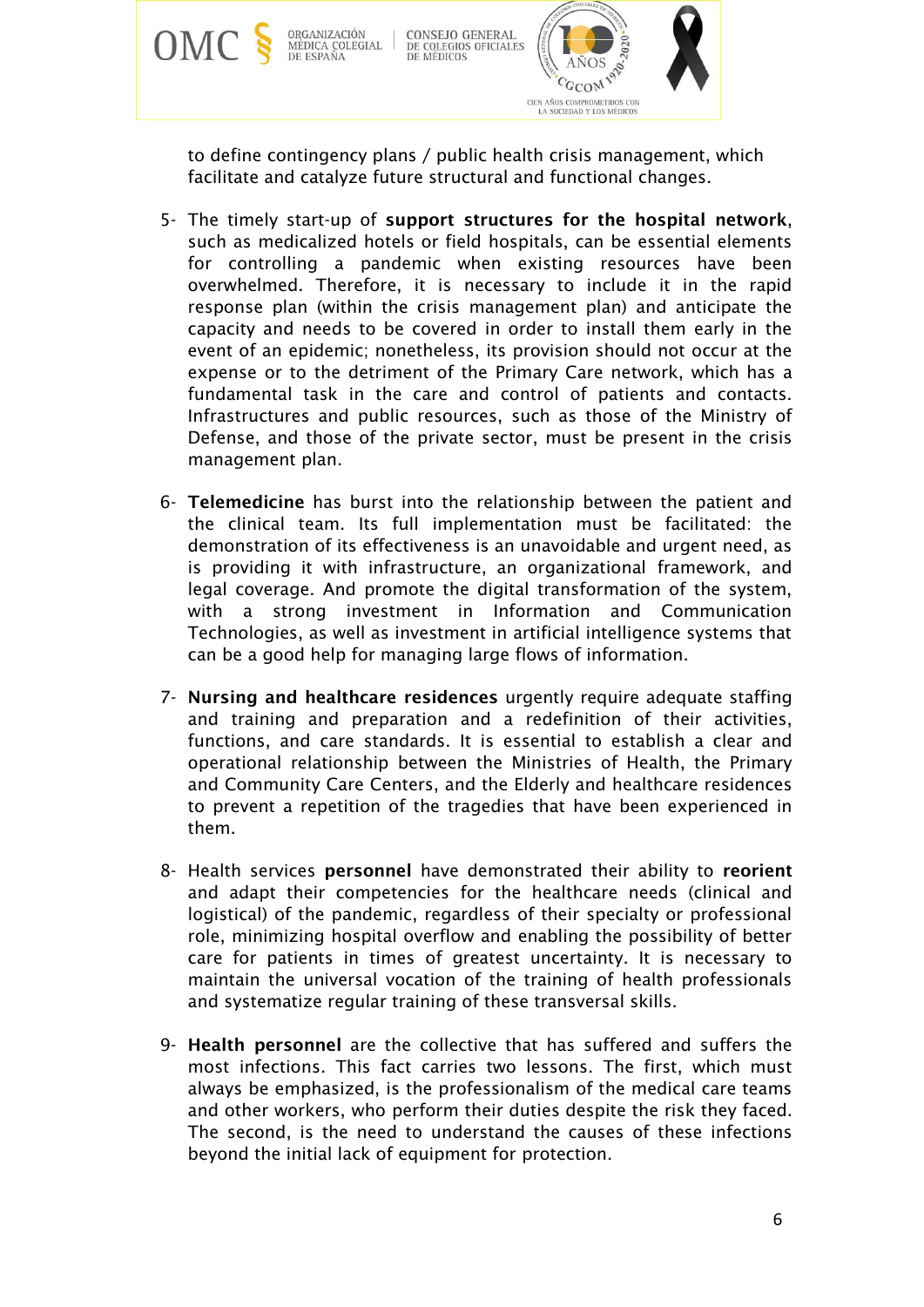

Identifying this will prevent the deficit of personnel from worsening.

- 10-The failures in the health supplies needed to deal with COVID-19 have shown that it is not possible to depend on industries located thousands of kilometers away and with unstable logistics lines. Therefore, we must define strategies to reinforce the health supply system from two confluent axes:
	- a. From Europe: establishment of a European action plan for health emergencies that considers the coordination and cooperation necessary to deal with threats together. Likewise, its contents would include protocols for the rapid purchase, production, and distribution of basic supplies, prioritizing the most affected countries.
	- b. On the national level: rapid adaptation of the state industry for the local provisioning of supplies; logistics information systems that allow detecting abnormally rapid decreases in stock and provisioning according to the predictions of the evolution of the risks detected early.
- 11-The universalized electronic medical record in the public system constitutes one of Western countries' most important medical databases. Managing this information correctly would make it possible to respond to the current pandemic's clinical and epidemiological unknowns and improve our response in future pandemics. However, leveraging this information requires a technical, professional, and ethical infrastructure that currently does not exist. It also requires collaboration between autonomous communities and their willingness to integrate the information into an interoperable clinical record system throughout the national health system. Creating it should be another priority to meet.
- 12-Research must be revalued in all the aspects that respond to the needs of the National Health System, prioritizing innovations in organizational areas, primary care, public health, health services, or social innovation for the implementation of decisions on generating the knowledge and innovation that this pandemic and future pandemics need. Investing in this field and highlighting the role of universities and other research centers minimizes the risks of future pandemics.

#### The following necessary questions are:

- Are we prepared to respond to an outbreak or other public health crisis?
- Do we have an interoperable/integrated information system or collaborative methods to share information in a streamlined way?
- Do we have an alarm system?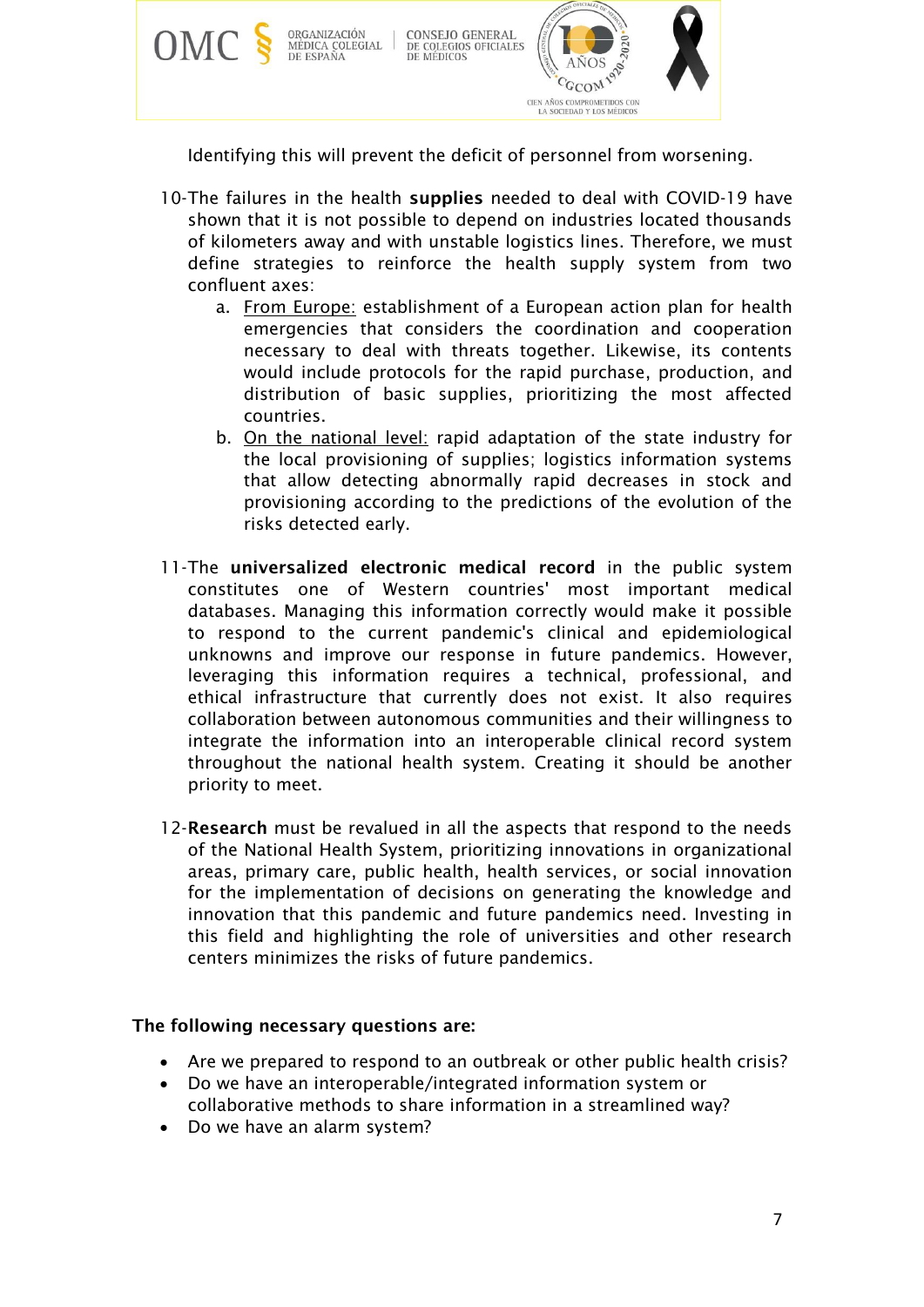

- Do we have a Plan with a rapid response that we would have needed for COVID19 and that could reduce, stop, and respond immediately to the threat?
- Have we prepared a contingency plan and another to reset the consequences produced and reduce their damage like the situation we find ourselves in now?
- Do we have a communication and education plan for citizens to make them aware of their responsibilities in this regard? Or will we continue to act based on events and the political interests of all walks of life.
- Obviously, the answer to all these questions is negative. But can we prepare ourselves and do more for health care from an integrated approach to biosafety and national and European stewardship and from an integrated approach to national health?
- Can we prepare ourselves to think the unthinkable ("*thinking the unthinkable*") stably and systematically? The State would need to have teams of professionals dedicated to this special branch of intelligence.

In conclusion, although there are many examples of contingency plans and crisis management plans, from the national plans to deal with the influenza pandemic, to the various international plans of the CDC, ECDC, WHO, and other international organizations, this pandemic has shown the flawed operationalization of these plans. Having plans is necessary, but it does not seem to be enough... Therefore, the main challenges faced by these technical recommendations are neither their formal logic nor the scientific evidence on which they are based, but mainly the exhaustion of the health system that, although capable of unusual resilience, seems to have come dangerously close to the end of his resistance. In addition, it is necessary to consider the limited real implementation of the plans that have historically accompanied reforms or reorganizations, no matter how much scientific evidence supports them. Without support or motivation, change is not possible. "*Ideas don't last long, you have to do something with them*" (Santiago Ramón y Cajal).

<span id="page-7-0"></span>2- Technical recommendations for preparation before a health crisis-threat.

Below, we define the basic pillars for public health crisis preparation, the objectives to be established, and the legal basis for action.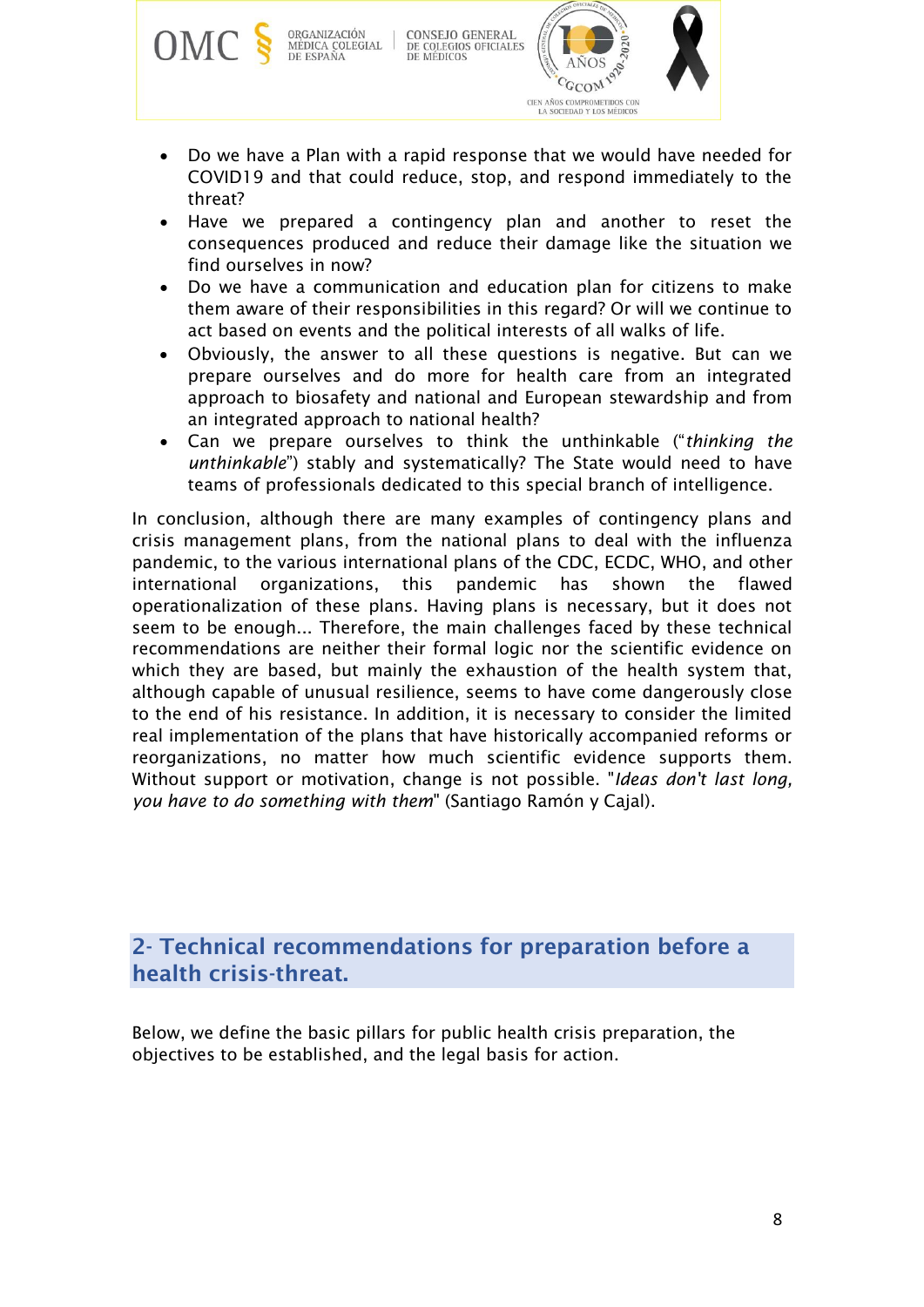

#### <span id="page-8-0"></span>2.1- Basic pillars of preparation:

Preparing for a threat is necessary as the risk of its occurrence is real and because the consequences on citizens' health and social well-being are transcendent. Anticipating the threat to save time is the only way to reduce the initial impact of a health crisis, and this can only be achieved if you are alert and prepared for your approach.

Once the acute phase of a public health crisis has been overcome, the return to normality includes, as a final strategic phase, the preparation of the territory to face a future crisis linked or not to the one in existence.

Three pillars support the health emergency preparedness plan:

- 1. Identification of potential chemical, biological, radiological, and nuclear (CBRN) risks and natural disasters (local, national, international, global) and activation of a rapid response team/plan:
	- a. Creation of a Global Alert system: cross-cutting, sensitive, effective, and dynamic that integrates all public and private intelligence and knowledge devices regarding risk to the health of populations, especially communicable diseases
	- b. Definition and monitoring of alert indicators (*Red flags*), especially in outbreaks of emerging diseases.
	- c. Effective communication to inform and alert the population and the international community.
	- d. Evaluation systems regarding existing knowledge on scientific advances and emerging diseases.
- 2. Preparation for implementing an early and appropriate response to the anticipated crisis:
	- a. Rapid intervention device with a National Plan structured and developed considering the most relevant assumptions aimed at minimizing effects
	- b. Evaluation and determination of estimated resources, training of response teams (health, firefighters, police…), preparation of institutions to respond.
- 3. Immediate response to the needs generated by the health crisis through the implementation of special and specific contingency measures and plans.

And to the three previous pillars, we should add a Plan for the recovery of normality with an operational implementation.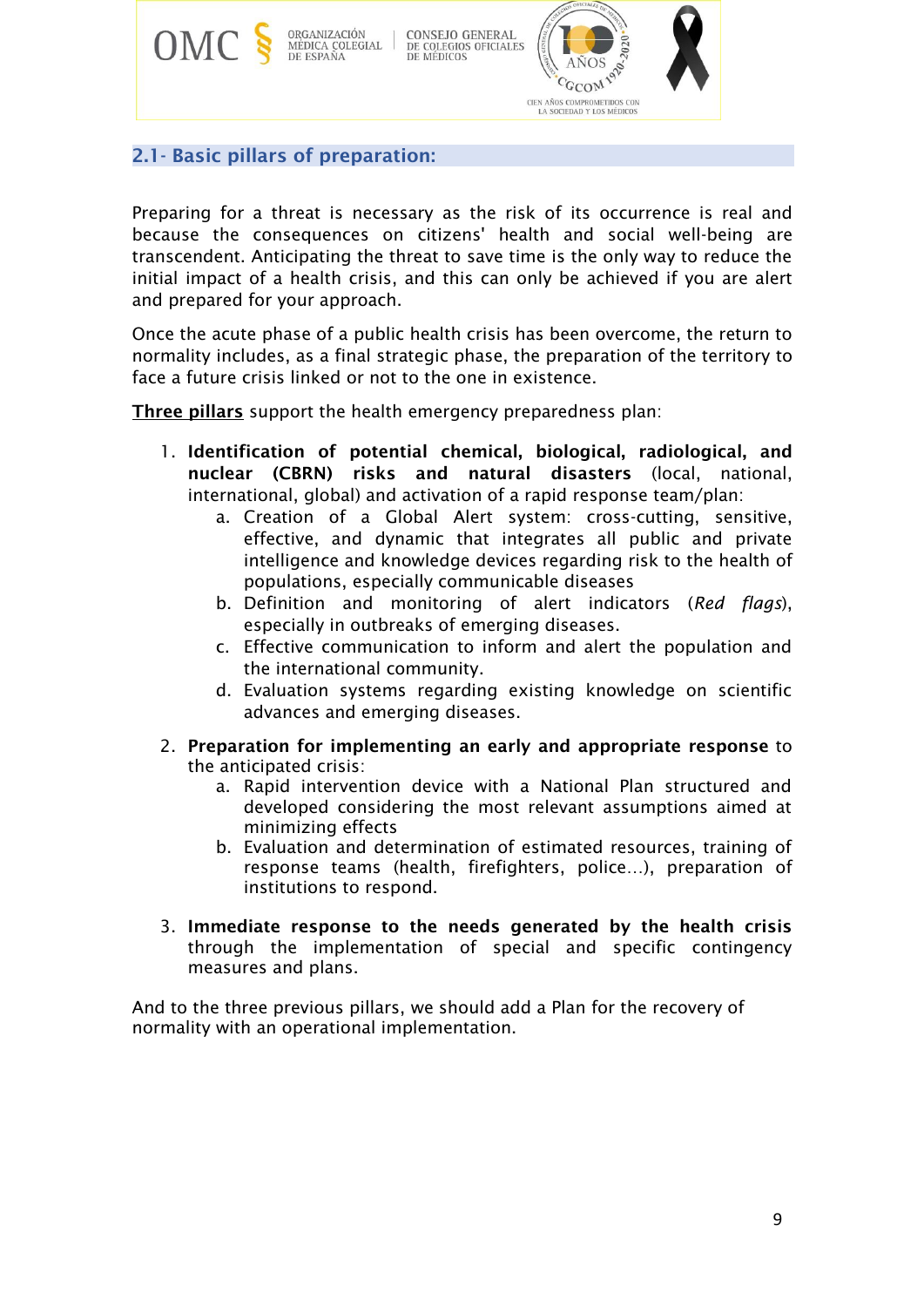

## <span id="page-9-0"></span>2.2.- Objectives:

The following six objectives can be established for the preparation for public health crises:

- 1- IDENTIFY THREATS EARLY: New emerging diseases or outbreaks of diseases already present (for example COVID-19 outbreak)
- 2- CUT THE CHAIN OF TRANSMISSION OF THE DISEASE: For this, the transmission chain of the pathogen needs to be minimally known.
- 3- CONTROL THE SPREAD: Improve knowledge of the pathogen, epidemic data (reproduction rate, attack rate...), and microbiological data of the pathogen.
- 4- MINIMIZE AS FAR AS POSSIBLE THE MORTALITY AND COMPLICATIONS due to the illness: Through access to appropriate prevention, care, and treatment measures.
- 5- MITIGATE THE SOCIAL AND ECONOMIC IMPACT: Ensuring the continuity or, if necessary, the recovery of critical services as soon as possible. And favoring measures to protect the income of the most vulnerable as a measure to contain inequalities among the population
- 6- EFFICIENT USE OF RESOURCES: Support the efficient and effective use of resources during response and recovery.

### <span id="page-9-1"></span>2.3.- Applicable legislation:

Legislative resources are critical, and they are also essential elements in preparing for public health crises:

- Organic Law 3/1986, of 14 April, on Special Measures in Public Health Matters.
- Law 14/1986, of 25 April, General Health.
- Law 33/2011, of 4 October, General Public Health. (State Center for Public Health).
- Law 9/2017, of 8 November, on Public Sector Contracts, which transposes into the Spanish legal system the Directives of the European Parliament and of the Council 2014/23/EU and 2014/24/EU, of 26 February 2014.
- Regional and local regulations.
- Regulations related to COVID-19.
- Royal Decree-Law 8/2020, of 17 March, on extraordinary urgent measures to deal with the economic and social impact of COVID-19.
- Royal Decree-Law 22/2020, of 16 June, which regulates the creation of the COVID-19 Fund and establishes the rules regarding its distribution and release.
- International Health Regulations.
- EU provisions.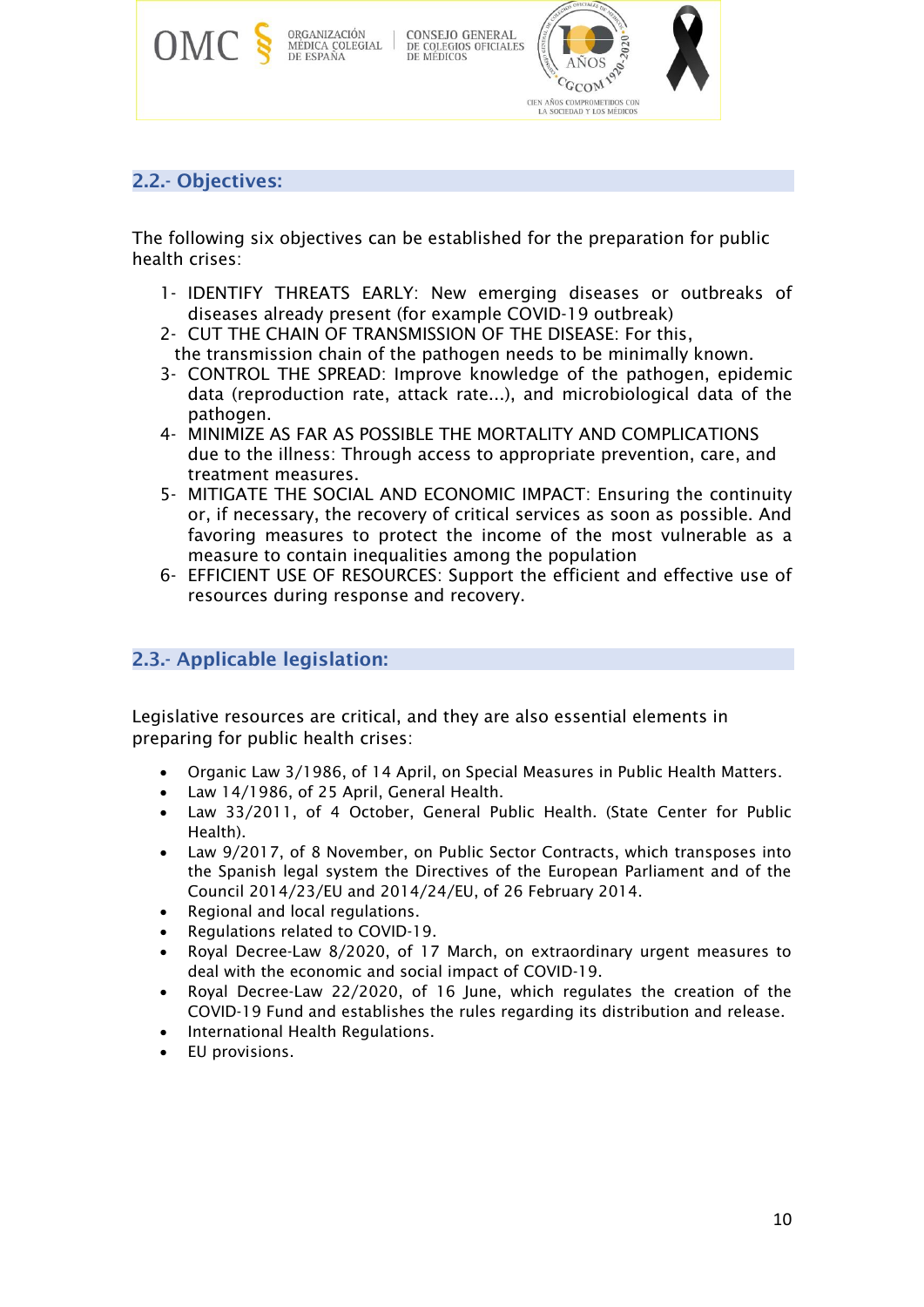

## <span id="page-10-0"></span>3.- Areas of application and territorial framework

Territorial areas (central, regional, and local), the instruments of cross-cutting collaboration, organization, and the impact of public health crises are defined below.

<span id="page-10-1"></span>3.1- Territorial areas of health authority: central, autonomous, and local health network.

Each territory will have its own intervention plan; the objectives and the specific measures adopted in each territory will respond to the aforementioned pillars with the necessary local adaptations for their adequate implementation. Training and continuous training of professionals and workers will be conducted systematically, as well as health crisis simulations to check the proper functioning (operationality) of the action plans, with a periodicity of not less than one year, which must include audits of the information systems (quality and availability of data).

These simulations should not only be aimed at professionals and employees of health centers, but should also be extended to other institutions, sectors, and groups that must respond in coordination: workers in nursing homes and other social and health centers, security forces, military, firefighters, teachers, responsible for basic logistics centers, from slaughterhouses to supermarkets through industrial centers that have to provide basic supplies...

#### a) Central Health Authority:

The Ministry of Health will be the State administration body that will coordinate crisis management in collaboration with the units and structures of the autonomous communities responsible for crisis response. In this regard, the Ministry must be strengthened and restructured from the scientific and professional point of view to recover the lost technical capacity and leadership.

For these purposes, it will promote the creation of a State Public Health Agency or Center that, configured as a network, can provide all the necessary scientific capacities in a stable or contingent manner, adequately covering the entire territory according to local needs and circumstances. It will also seek the support of Scientific Societies and Professional Associations in the health field. And, these initiatives must be accompanied by an improvement in the public health capacities of the autonomous communities. The autonomous communities are responsible for the detection and control of risks, in addition to informing the State center or the institution that is responsible for coordination (CCAES, *Spanish Acronym for Coordination Center for Health Alerts and Emergencies*)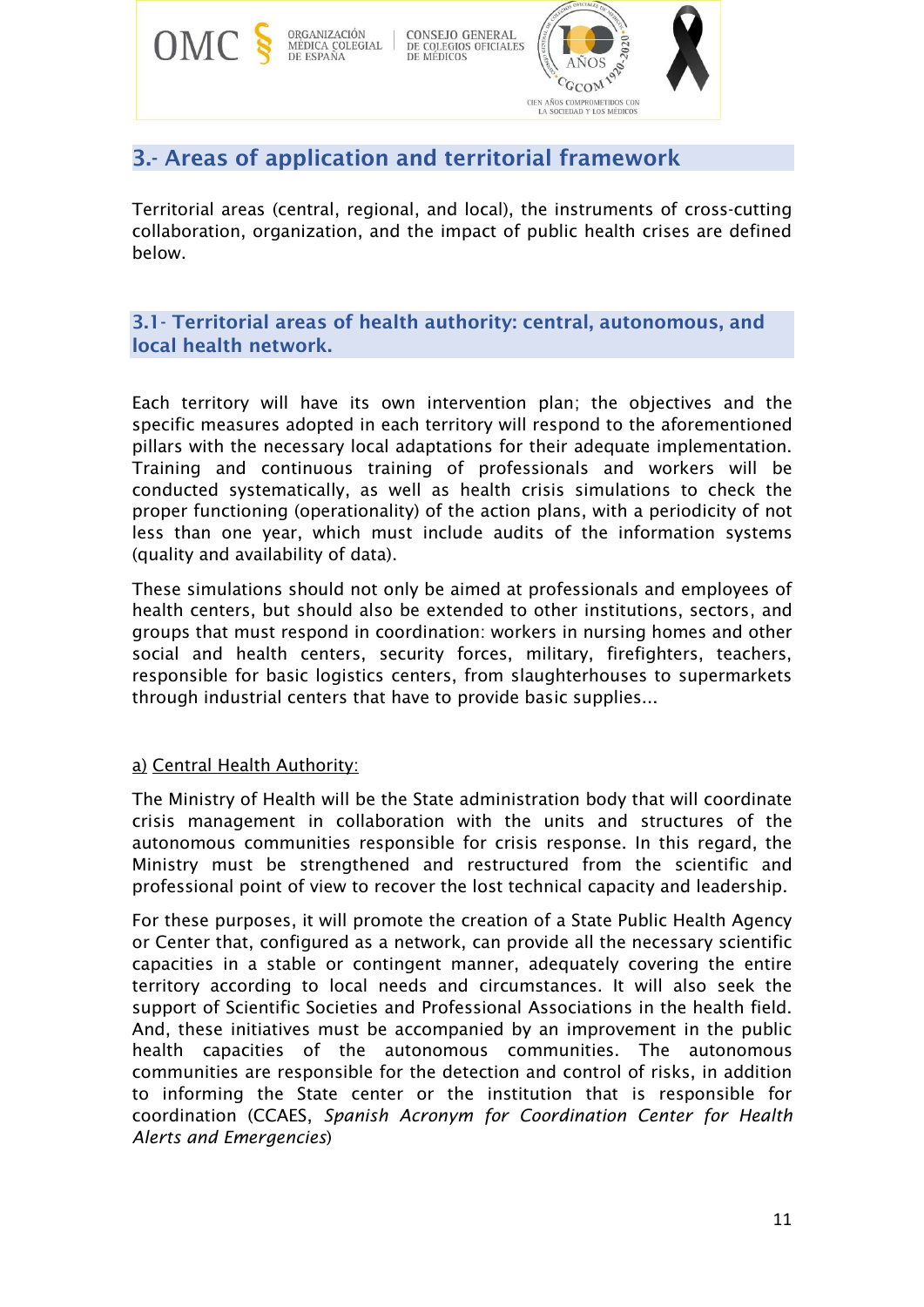

The Ministry of Health will be responsible for risk management at the national level and:

- It will establish the appropriate indicators and collect and analyze them, undertaking the pertinent studies that allow a better understanding and management of the crisis. It will publish such information.
- It will ensure the availability, distribution, and application of all the necessary resources to respond to the public health crisis in the health field.
- It will establish inter-sectoral planning with collaborators outside the health system; among these collaborators are other government sectors (agriculture, livestock, transportation, commerce, labor, defense, education, the judiciary) and collaborators from the private sector, such as the private sector industry and non-governmental organizations.
- It will promote, through the Instituto de Salud Carlos III [Carlos III Health] Institute], which must be directly linked to the Ministry of Health, the lines of research that facilitate knowledge, as well as its financing, sponsors, and application strategies. Likewise, the Food Safety Agency, which has essential Public Health powers, will be reincorporated into the Ministry of Health.
- It will update and streamline the regulatory mechanisms for clinical trials and proposed research projects.
- It will control borders and international exchange.
- It will communicate to the population all information considered opportune to facilitate the responsibility and collaboration of the citizens.
- It will coordinate with the relevant international organizations: EDCD; WHO; EU…

### b) Autonomous Communities Health Authorities:

The autonomous governments will be responsible for the execution of the intervention plan at the level of their territory adapted regionally and coordinated with the national intervention plan, considering the coordination, application of public health measures, and established protocols. They will also monitor the existence and, where appropriate, provide the necessary supplies for the proper functioning of the health sector, data collection and its communication to the Ministry within the established periodicity and the communication to its population of messages, which are duly harmonized with those of the other territories to avoid inconsistencies.

#### c) Local Health Authorities:

The territorial health authorities (Health Areas, departments, etc.) will establish an action plan in the event of a health emergency adapted locally and coordinated with the intervention plan of the local government, agreed with the basic areas, hospital centers, specialty centers, social, and surveillance established within its territory; defining a virtual network that will be deployed in the event of a health crisis.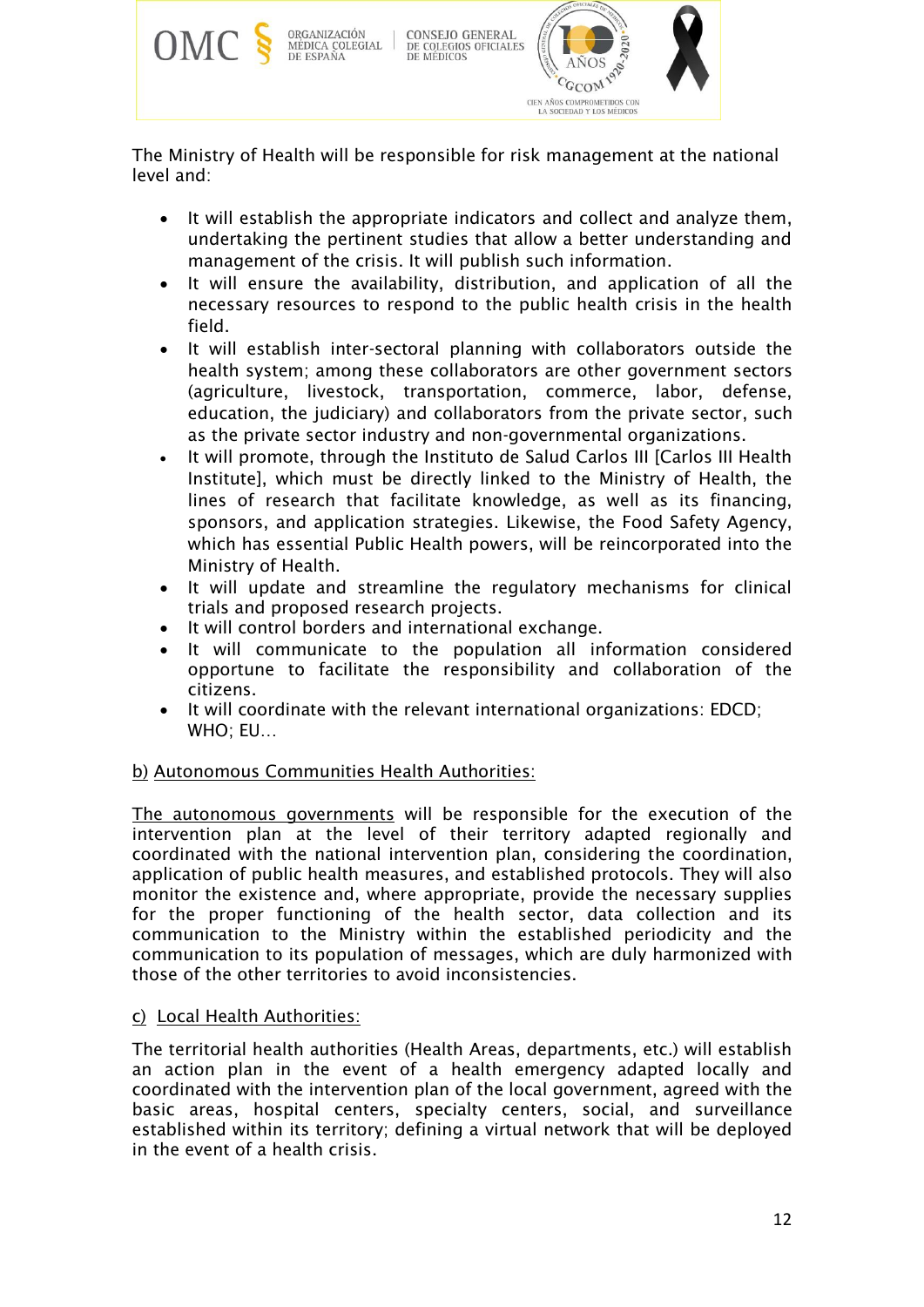

Health centers, nursing homes, and other socio-sanitary centers, regardless of their ownership, public or private, will participate in the terms defined in the intervention plan.

The authorities of your Community will approve the plan that will be incorporated into the regional plan, which in turn will be in line with and adapted to the state plan.

## <span id="page-12-0"></span>3.2.- Cross-cutting and inter-territorial collaboration:

Coordination is a key element in the proper management of a health crisis. During a public health emergency, the provision of mutual assistance between the different territories regarding the available health resources and the exchange of information and knowledge will be an essential basic practice.

In the cross-cutting sector, those contingents, civilian or military, prepared to address these types of events should integrate under the sole management of Public Health, within the appropriate area of seriousness and extension of the public health crisis (provincial, autonomous communities, national, international, pandemic): Bodies and State Security Forces; the Armed Forces from the Military Emergency Unit (UME), which in turn will be duly coordinated with the National Civil Protection System.

In inter-epidemic periods, it is essential to ensure systematized and constant cooperation through a public health network that, in its normal operation, already develops cooperative work between territories and with central coordination. Promoting new cooperation mechanisms and supporting those that are already working must be a priority, adequately equipping the public health network.

A systematic training plan on health crisis management and care for multiple victims will be defined and implemented for key professionals in the different areas mentioned. Training and continuous training of professionals and workers will be carried out systematically, as well as health crisis simulations to check the proper functioning of these networks, with a periodicity of not less than one year, which must include audits of the information systems (quality and availability of data).

Special attention is required for nursing homes and other socio-sanitary centers where a particularly vulnerable population resides. Coordination with this sector must be perfectly established, particularly with Primary and Community Care. The epidemiological surveillance systems that are established will meet the specific needs of this sector (See document on "Sociosanitary coordination after the pandemic" in "Residences and social-sanitary centers in the process of de-escalation of the pandemic; the post-COVID-19 scenario").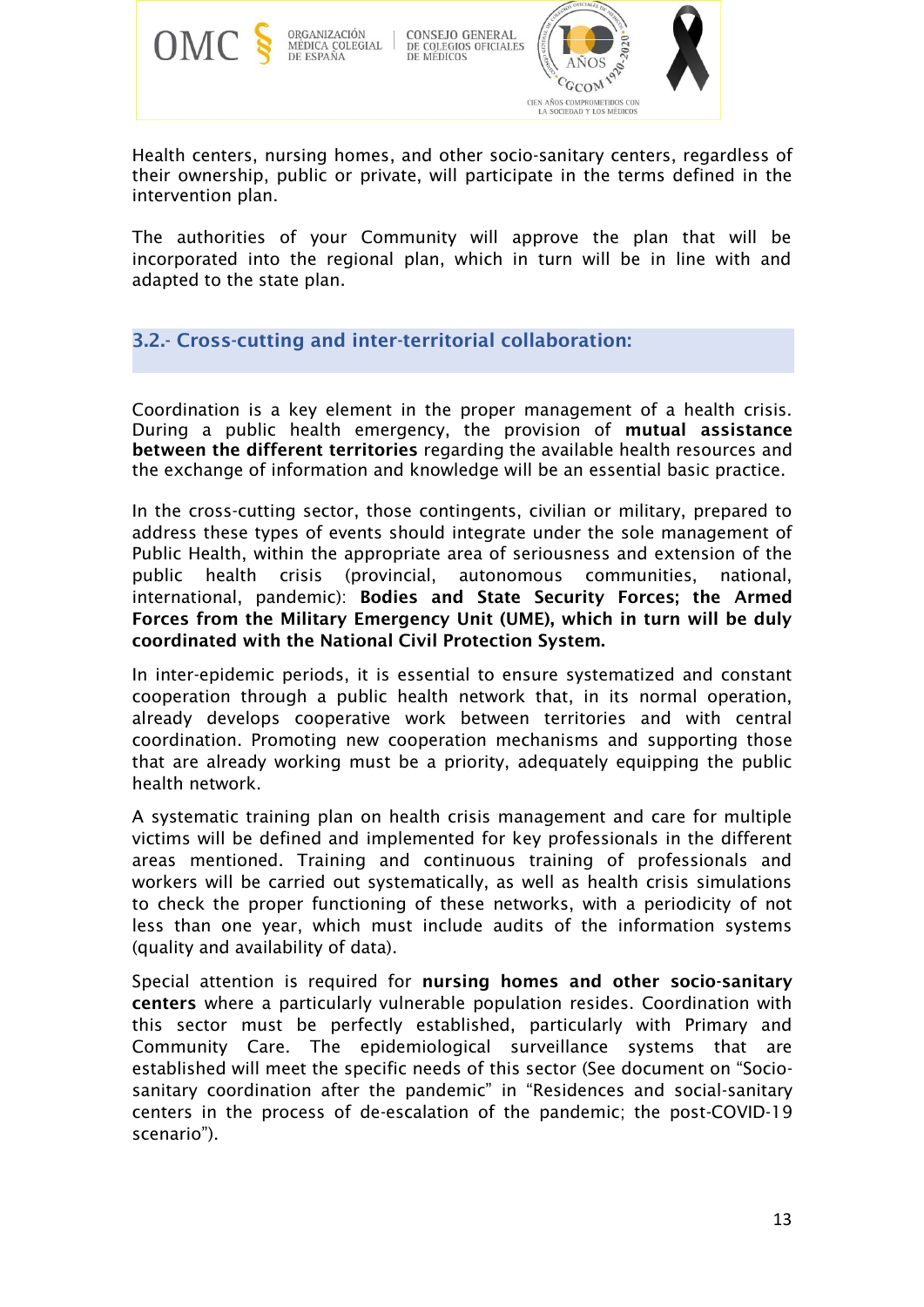

International collaboration is essential, in accordance with the responsibilities and commitments acquired by the Kingdom of Spain and in support of lowincome countries and emerging countries, both in the provision of scientific knowledge and material, personal and strategic resources.

## <span id="page-13-0"></span>3.3.- Organization and governance

For all purposes and with the appropriate implementation, the following will be established:

- 1. Coordination, action, and leadership protocols
- 2. Mechanisms to identify threats: CBRN (Chemical, biological, radiological, and nuclear defense) and natural disaster
- 3. Public Health Crisis Management Committee
- 4. Ethical framework of a health crisis

In relation to the ethical framework, it must be noted that the perspective of Public Health, particularly in exceptional crisis situations, gives more weight to the principle of justice and tends to balance the general interest of the population with individual interest. Three fundamental elements could be defined for the governance of a crisis from the ethical framework:

- protection: self-protection; protect others with special care to protect those fighting the epidemic (essential assets); promote health by encouraging others to protect themselves; protection of data and privacy of people aligned with the need for information for the proper management of the epidemic
- solidarity with the situation
- and responsibility to achieve good management

All public health measures taken will be reasonable, proportionate, equitable, non-discriminatory, and compatible with national and international laws. It is important to focus actions considering how risk factors affect some population groups in particular. For these purposes, particular attention will be paid to the identification and approach of vulnerable groups, different depending on the public health crisis being addressed in principle they will be:

- Patients with previous chronic diseases
- Older adult population
- Residents in long-term centers
- Minors
- Pregnant women
- People at risk of poverty and social exclusion, with a special focus on immigrants in irregular situations due to their greater isolation and lack of social support
- Other groups that are identified, depending on the crisis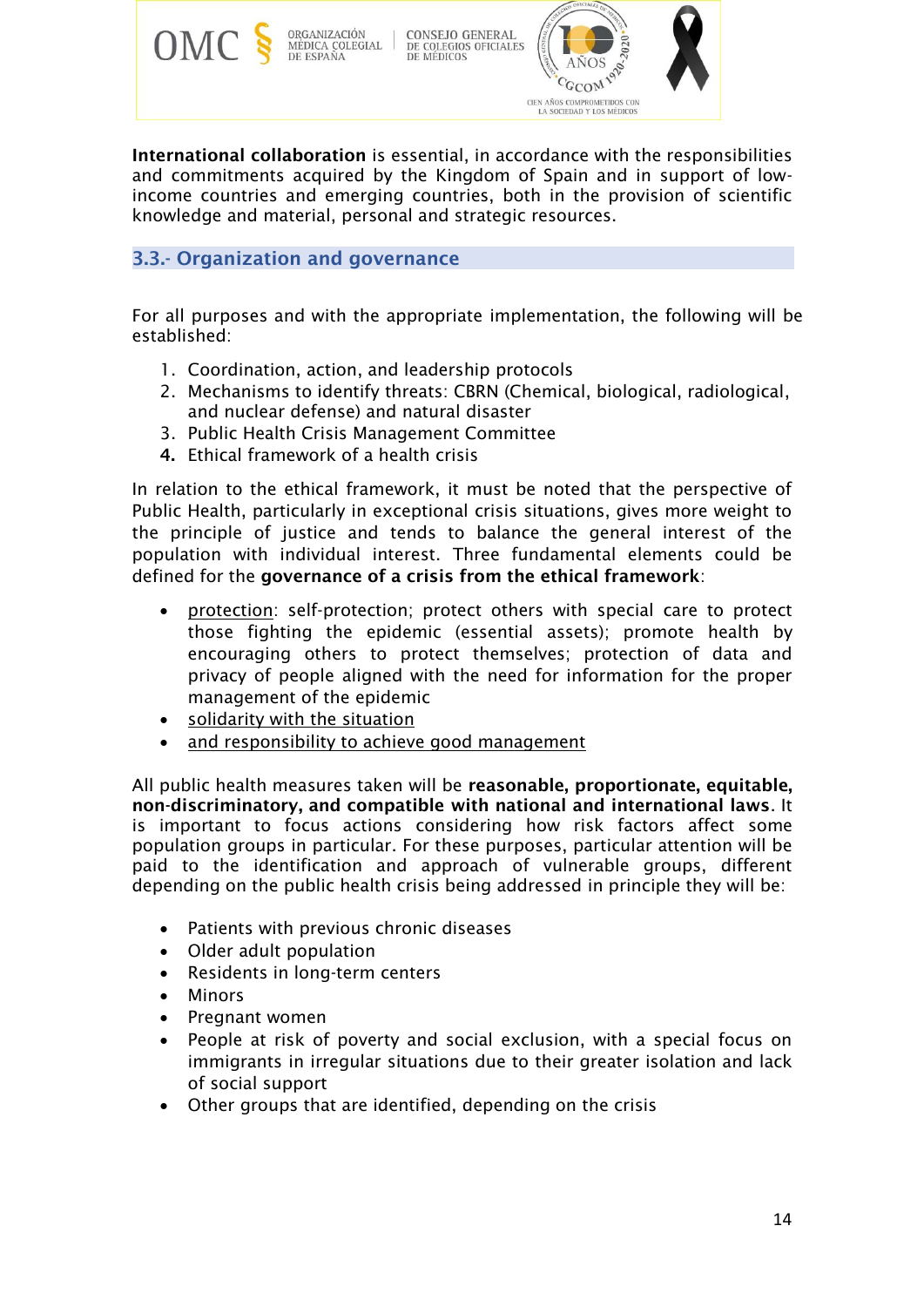

## <span id="page-14-0"></span>3.4.- Predicting the impact in various sectors:

Health: Primary Care: medical centers; home care, laboratories; Hospital: acute beds, ICU; laboratories; radiodiagnosis units, transfer units. Public Health/Epidemiological Surveillance…

Socio-sanitary: Nursing homes; Penitentiary centers; Mental care centers, immigrant detention centers, other centers.

Educations: schools, university, professional training.

Employment.

## <span id="page-14-1"></span>4.- Health system response.

The objective will be to minimize the impact on people and the system, by containing and reducing morbidity and mortality, and avoiding healthcare collapse. Therefore, there needs to be a crisis management team composed of representatives from each sector and level of care, headed by a person in charge of Public Health.

In general and adapted to local characteristics, the following must be established in each of the areas:

- 1. Continuity of essential health services and patient care.
- 2. Internal and external coordination.
- 3. Quick adaptation to the increase in demand.
- 4. Effective use of available resources.
- 5. Systematic evaluation of the available evidence and adequate dissemination of important changes.
- 6. Safe environment for all workers.
- 7. Continuity of basic maintenance services (cleaning, engineering…).
- 8. Define the crisis team director/manager/officer.

#### <span id="page-14-2"></span>4.1.- Public Health response

- 1. The usual system for public health surveillance will be maintained: for the collection, analysis, interpretation, and permanent and systematic dissemination of data.
- 2. A specific surveillance system will be established for the crisis being addressed. Each area will determine the basic sources of information and will define a basic set of indicators (case definitions, mortality, death certificate; age groups; sentinel system,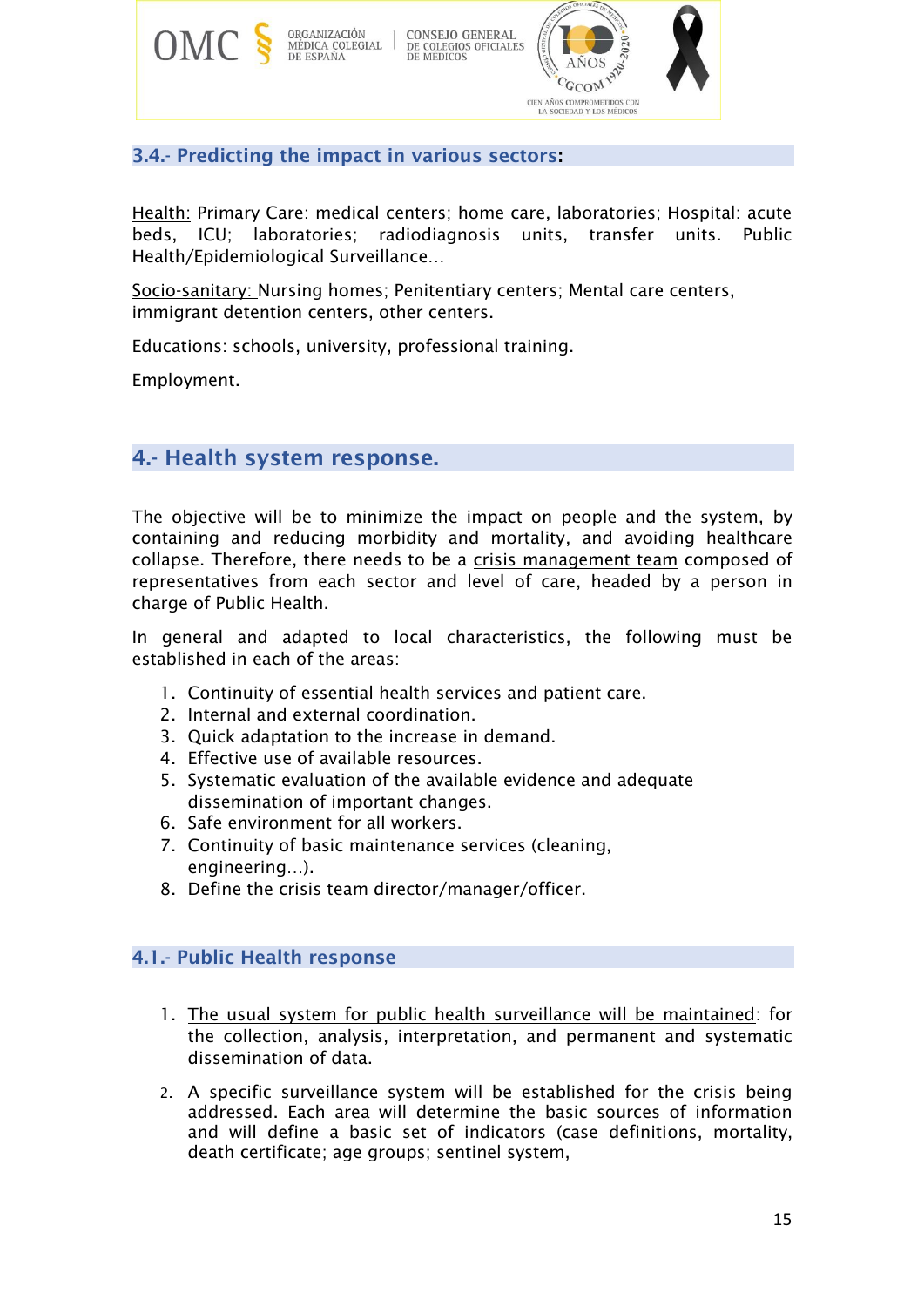

OMC

immunization…) aligned and, when possible, sequentially coordinated with the information systems and international standards of international (ECDC, WHO,…), national, regional, and local organizations (if necessary). It will be determined at the national level in order to establish comparable and compatible common criteria for the entire system and internationally.

Both surveillance systems will provide a basis for the public health decisions that are made.

The actions to be developed from Public Health will follow these main lines:

- 1. Universal infection prevention and control measures: Hand hygiene; Isolation (sick isolated from the rest), quarantine (limit movements), physical distancing (measures adopted to decide when and where people can meet), measures and control of physical environments (school, work, health...); measures related to travel and borders, control of national and international travel centers.
- 2. Control of health and safety in the workplace, based on the Occupational Risk Prevention Services.
- 3. Resource management: identification, availability, and distribution of medicines, analytical tests, personal protective equipment, necessary medical equipment, vaccines (identify priority groups, mass vaccination centers, acquisition, distribution, and maintenance). Establish information systems that facilitate the identification of abnormally fast reductions in stock or potential risks that require early supply action.
- 4. Case and contact management: the measures in each case will be those provided for according to the original problem (home isolation and duration, self-care...). And contact control will be adjusted to the characteristics of the crisis and the epidemic phase. Self-monitoring and self-reporting measures will be encouraged in case of symptoms.
- 5. Adequate provision of human resources in the areas of Primary Care and Public Health, natural collaborators in the management and monitoring of cases and contacts.
- 6. Border control: always with reference to international agreements and obligations, fundamentally with the European Union. Declaration of the existence of a health crisis; recommend deferring non-essential trips to areas in health alert; isolation measures if appropriate for symptomatic patients and contacts. In island regions, systematic screening of travelers may be recommended.
- 7. Coordination: with all areas and particularly with Primary and Community Care to structure population measures.
- 8. Effective communication with the population: citizen collaboration is key to successfully addressing a health crisis, which is why informing the population is a primary responsibility of state, regional, and local public health authorities, who must plan communication strategies to all phases: before, during and after the crisis.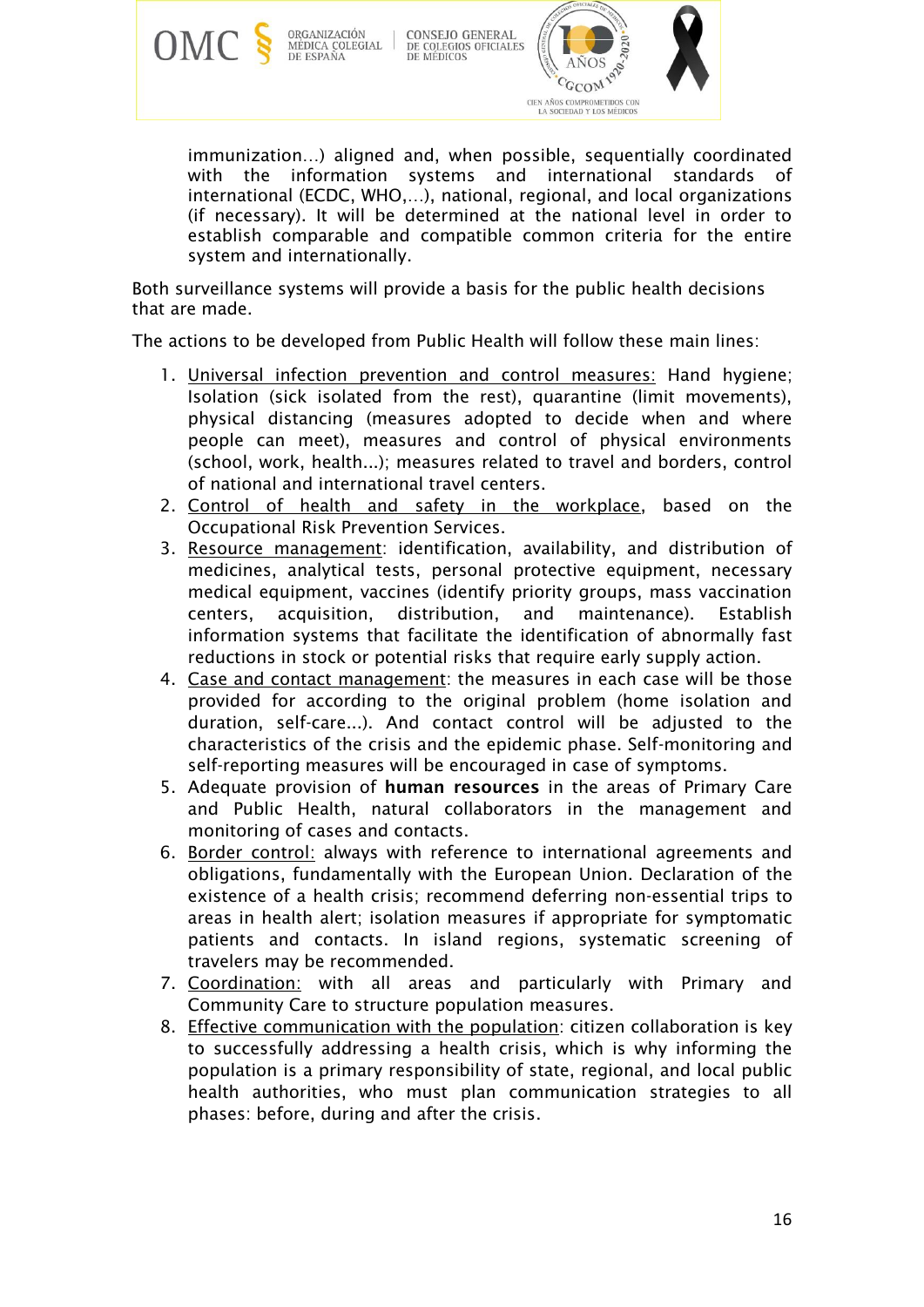

## <span id="page-16-0"></span>4.2.- Communication to the population.

An essential aspect is to structure and develop appropriate communication; for these purposes, the following is required:

a) Identify the communicators, choose spokespersons from experts in the field who are skilled in transmitting information, empathetic and socially well accepted.

b) Identify the audiences (citizens, professionals, the media, politicians...) and determine what type of information is required and the frequency with which it will be provided. The information will be understandable, truthful, coherent, and technically argued and will also be provided early to avoid misinformation and rumors; empathic; and thus guide the citizen, the media, health care providers, and other groups to respond and comply with public health recommendations.

c) Establish and agree on the key messages to be sent to the different identified audiences.

d) Establish communication platforms and define two-way communication channels that allow the identification of the audience's concerns: direct telephone calls, automated text messages, email, social networks, and a website...

- 1. In the preliminary phase, the population will be sensitized and educated about non-pharmaceutical interventions and their use by individuals and communities, as well as any other public health strategy for the prevention and interruption of transmission, where appropriate, that facilitates control of the crisis. Messages that address fear, stigma, and discrimination will always need to be established.
- 2. During the crisis, reliable data will be provided that allows the population to learn how the crisis is developing and how it is resolved, elements of coordination will be established to avoid inconsistencies and the information that is considered already provided in the previous phase will continue to be transmitted and reinforced. The population will be provided with some basic knowledge that will allow them to interpret the data.
- 3. Once the pandemic is over, gradual elimination and ending criteria will be determined, and an evaluation will be carried out to identify new communication strategies and campaigns to facilitate long-term behavior change. And key points will be provided to identify possible outbreaks.
- 4. Communication is a cornerstone for public health, yet a common gap in health management. Specialists and Specialists-in-training in Preventive Medicine and Public Health must be trained as communicators and in knowledge management and communication. In addition, healthcare professionals should receive training on effective communication.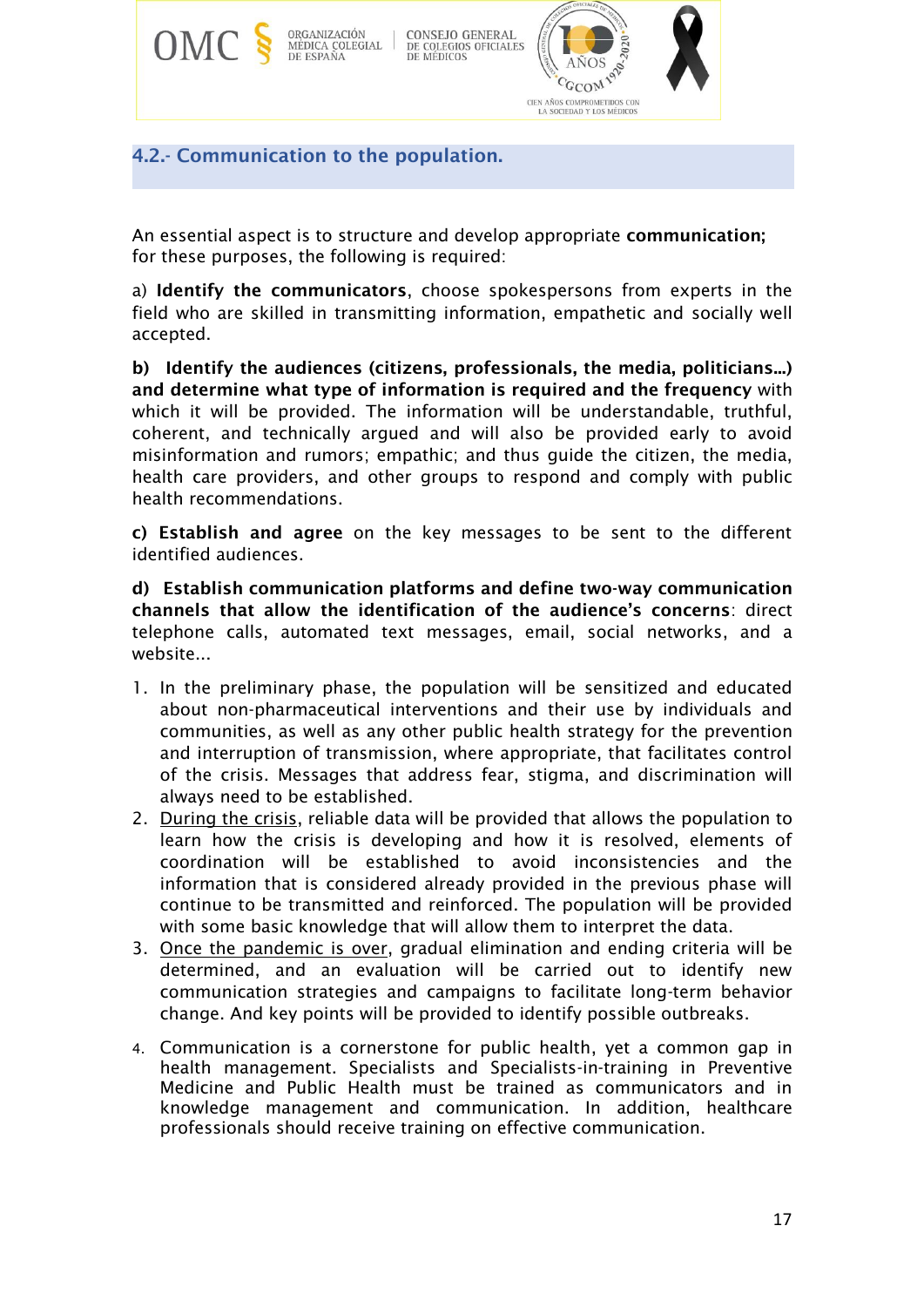

<span id="page-17-0"></span>In the Health System, the following measures will be implemented following the criteria of proportionality and sustainability, in a general and collaborative manner, deployed and adapted locally when necessary:

- 1. Strict definition of actions and resources destined to control the risks of those others that will maintain attention and assistance to the needs and pathologies NOT linked to the crisis. Provide clear identification and restriction of rooms, routes, and buildings used in connection with patient care. Limit patients, staff, and visitor traffic through care and hospitalization units.
- 2. The care/logistics units will have an estimate of their maximum response capacity, admission capacity; the number of beds needed; adaptability of space for critical care and its possible expansion, accessibility to mechanical ventilators, and availability of any other necessary resources, including Personal Protective Equipment (PPE, including masks, gloves, goggles, and suits), maintaining an emergency reserve of priority resources in sufficient quantity to allow its availability for as long as it takes to obtain new supplies.
- 3. Human resources policy: prioritize safety programs, detection of the minimum personnel required per service, absenteeism management, recruitment (students, retirees, volunteers), retraining/training, redeployment, apply preventive measures to all personnel and availability of treatment for them, support measures for families of health workers that facilitate the increase in the workload and management of protection insurance, where appropriate, systematic and specific training for the rapid response to health crises as well as crisis simulations.
- 4. Logistics and supply management, including pharmaceutical supplies. Maintain an inventory, ensure supply, quality control, establish contingency agreements with suppliers, identify storage rooms, define the role of the pharmacy in non-traditional care settings, coordination with pre-hospital networks and transportation services, contingency transportation strategies to ensure continuity and transfer of patients.
- 5. Establish a surveillance and early warning system that allows collecting all the information on any unusual health event with referral to the public health surveillance system.
- 6. Define a **system for evaluating the available scientific evidence** and disseminating knowledge to help make healthcare decisions during the pandemic.
- 7. Laboratories and Radiodiagnosis units. Guarantee the development of basic tests, availability of necessary resources, personnel, biosafety measures, and ensure procedures for transporting samples.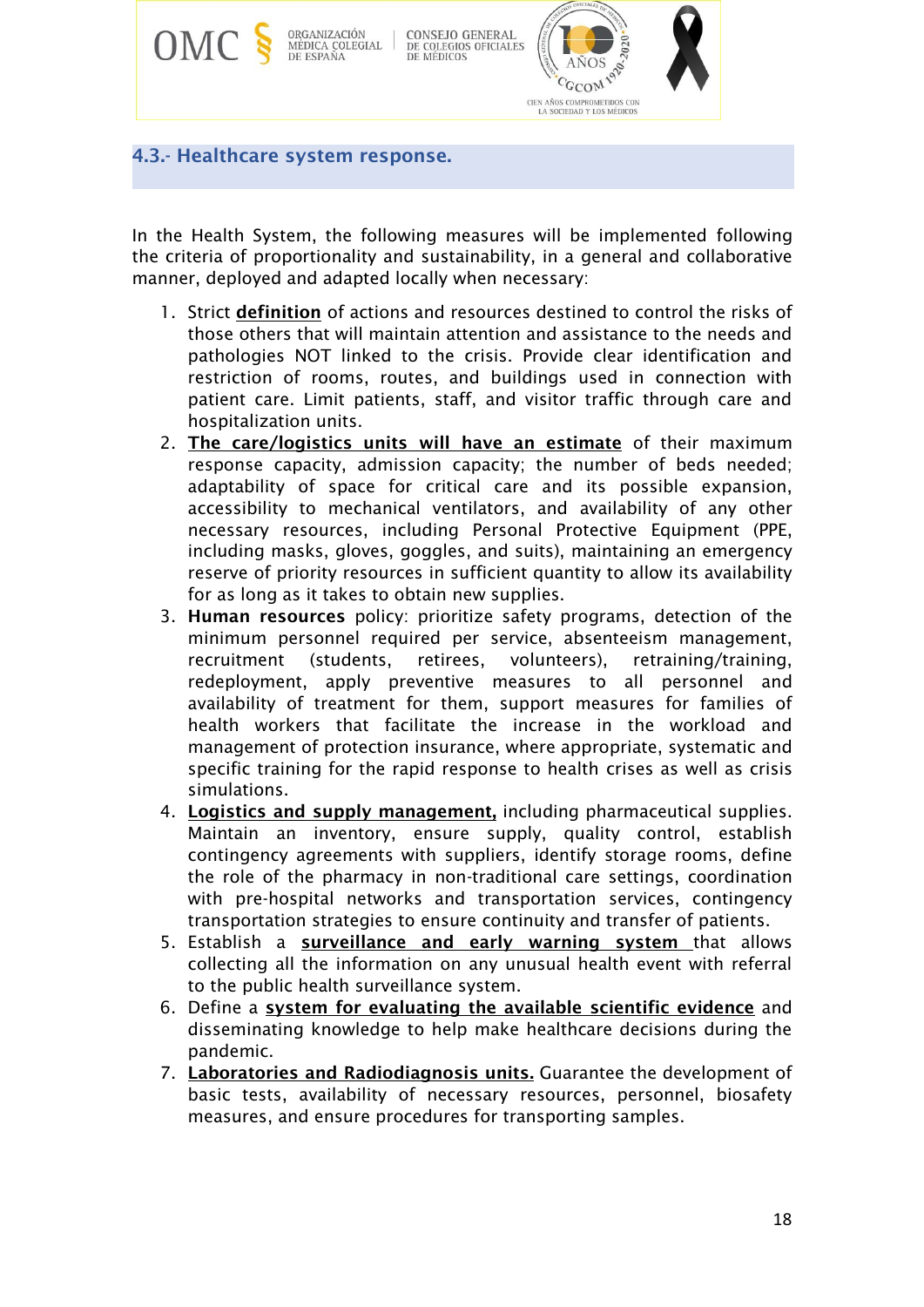

8. Coordination with other areas.

#### 9. Control of basic maintenance services.

To optimize patient care during a crisis, support services such as laundry, housekeeping, waste management, food services, and security must be identified and maintained. Introduce a mechanism to ensure the continuous availability of these supplies and specifically:

- 1. Primary and Community Care, establish a strategy to structure care for pandemic and NON-pandemic illnesses, and also those lines of intervention that facilitate the approach to the crisis, such as:
	- a. self-care
	- b. adapt home care
	- c. ensure telematic healthcare and social access
	- d. diagnostic units: laboratory and radiodiagnosis
	- e. suitability of the triage system and non-hospital emergency services
	- f. coordination with: public health, hospital, and community social services.
- 2. Hospital Care, establish a strategy to coordinate care for pandemic pathology and non-pandemic pathology, and the following will be planned:
	- a. continuity of critical care services
	- b. continuity of acute services
	- c. continuity of special therapies (cancer; infant, dialysis, childbirth, palliative...)
	- d. ambulance service and patient transfer
	- e. postpone non-essential care activities and progressively plan their restart
	- f. adapt and facilitate admission and discharge mechanisms
	- g. adequacy of the triage system
- 3. Non-traditional medical care environments, places will be provided to support the supervening care overload
	- a. temporary/occasional hospital centers
	- b. alternative care centers (patients who do not require hospital care)
	- c. quarantine centers

### 4. Care plan for deceased persons and relatives

- a. guide to completing death certificates
- b. availability of suitable places for mourning, considering the moments of mass deaths, as well as the necessary elements for burial
- c. autopsy protocol
- d. systematic communication and attention to families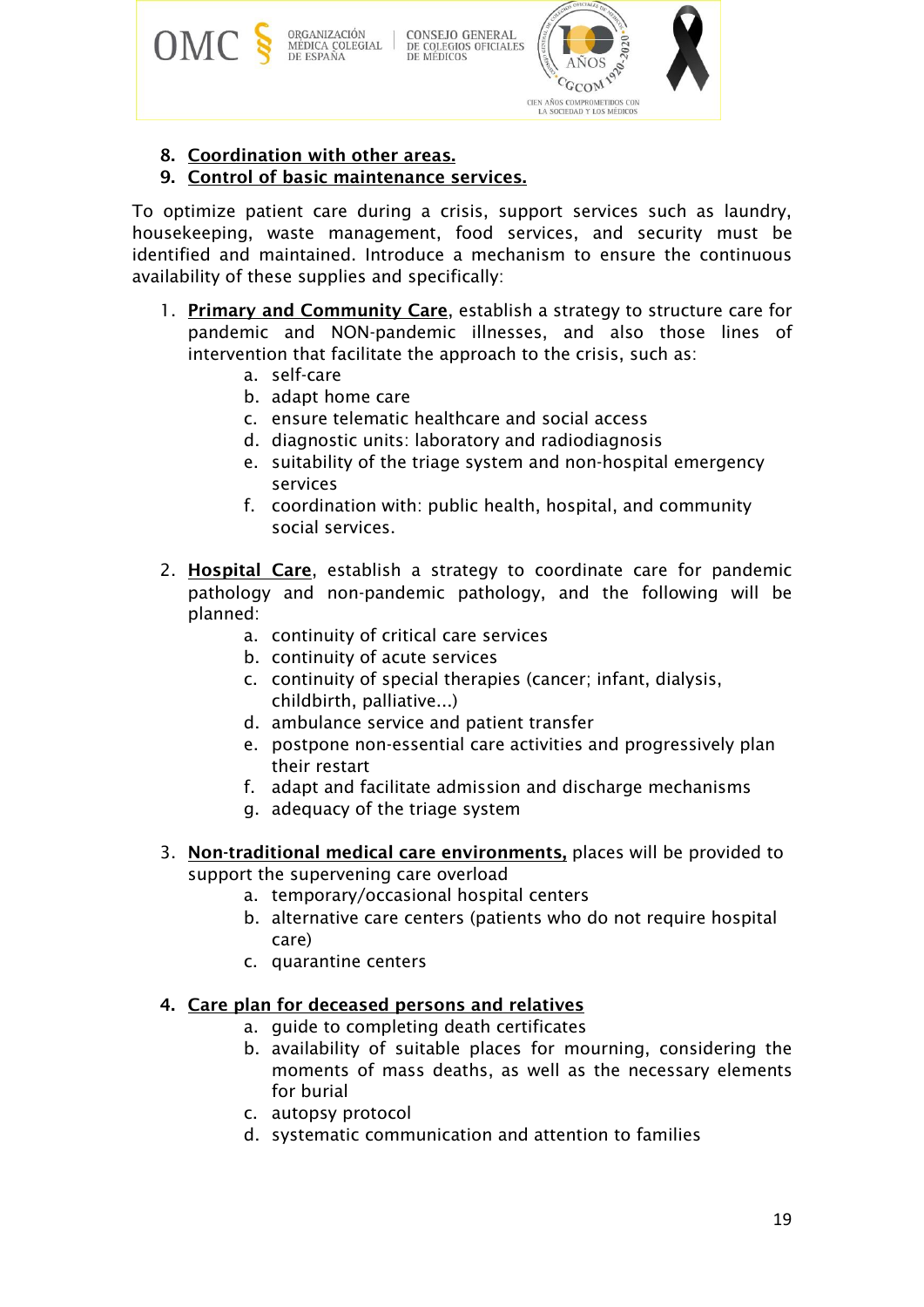

### <span id="page-19-0"></span>4.4.- Psychological support

Health crises cause sizable repercussions on the psychological, emotional, behavioral, and psychosocial well-being of individuals in particular and the community in general.

Although people are often resilient, some may feel overwhelmed and unable to cope with the challenges of a health crisis. Prolonged stress can exacerbate pre-existing disease states and lead to an increased risk of mental health disorders with impaired social and family functioning and decreased school and work performance, as well as impaired decision-making and antisocial behaviors triggered by fear.

The most frequently reported problems are: depression, anxiety, posttraumatic stress, domestic violence, and psychoactive substance abuse. There may also be episodes of stigmatization of both health professionals and patients or relatives for fear of infection.

We must differentiate between the impact that citizens may suffer from that suffered by health workers. Professionals and workers dealing with the epidemic/pandemic at all levels (health, socio-sanitary, law enforcement, other public services, supermarkets, carriers...) need effective psychosocial support programs. They often experience extraordinary occupational stress (with anxiety, insomnia, sadness, negativity…) due to increased workload, staff shortages, increased risk of infection for themselves and their families, and prolonged exposure to sick patients acute and dying.

Psychological support should also cover seriously ill people, their relatives, and those families in the process of grieving.

In order to mitigate and/or manage this impact, a well-developed psychosocial response during crises is essential to address the specific needs of different populations. In addition, contingency plans are also needed to ensure that current patients with mental problems receive their services.

Communication and appropriate information about community support and stress management, as well as the use and improvement of psychosocial response and resilience programs, are essential to alleviate fear, social anxiety and panic, and reduce risks.

Each population has its peculiarities, but it is clear that territorial and intersectoral collaboration and the support of NGOs, including religious institutions, improve the impact of mental health and psychosocial support services during the response to a crisis.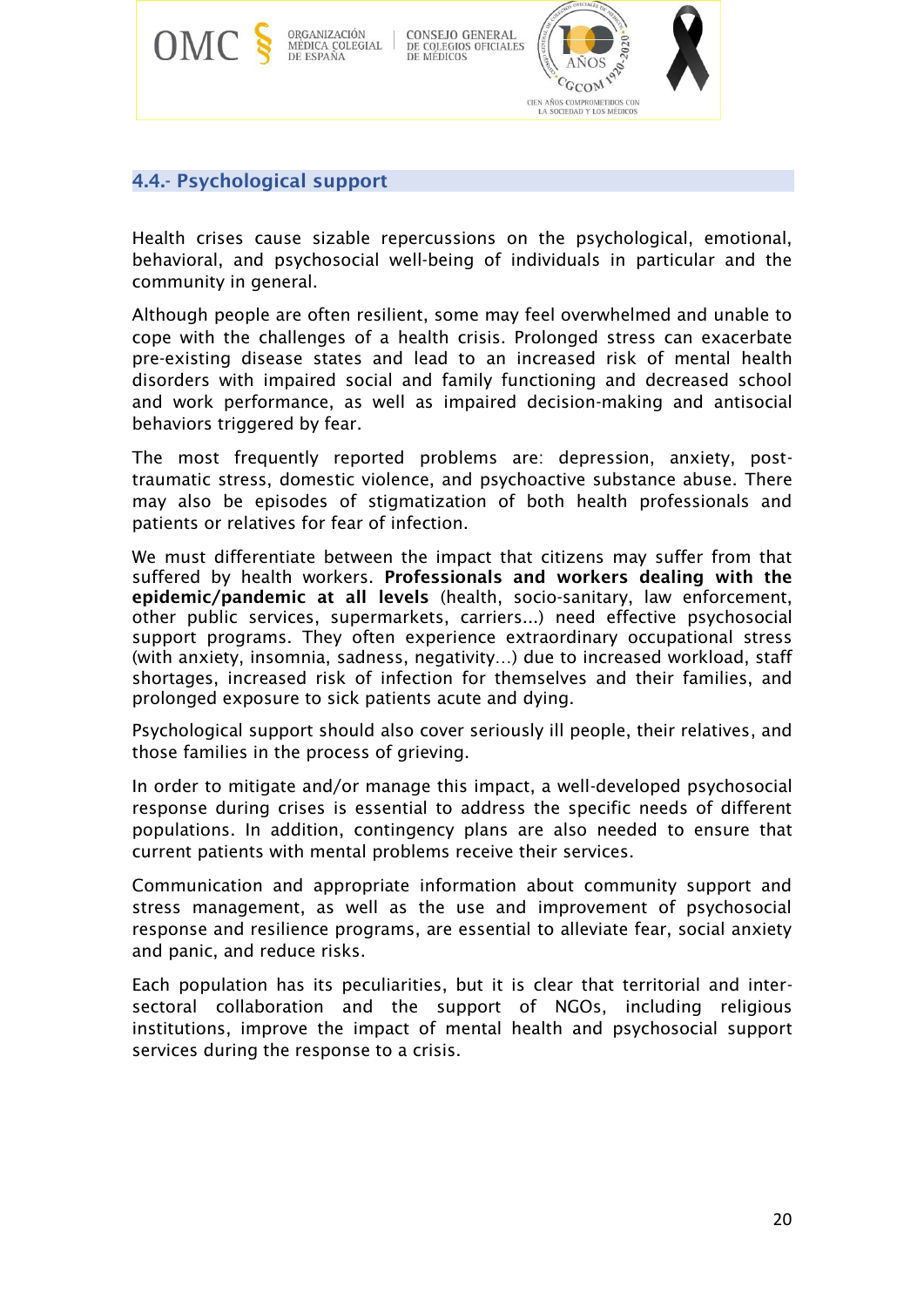

## <span id="page-20-0"></span>4.5.- Health sciences students and professionals in training during health crises.

The chaos and uncertainty present in a health crisis demand an unwavering focus on the basic medical principles of professionalism, altruism, quality, and safety. In addition, the need to incorporate students from the final years of training (medicine, nursing, nursing assistants...) to collaborate and participate in different care work at critical moments makes it essential to plan the learning of these basic principles from the beginning of their training.

Bioethical issues that might seem theoretical come to life during a crisis.

Educators can proactively teach students strategies to improve end-of-life care, allocation of scarce resources, care for patients who do not meet established public health recommendations…

They will also need to adopt and expand practices developed during the pandemic, fundamentally linked to new technologies, to improve educational possibilities by directing them toward the immediate future.

#### <span id="page-20-1"></span>4.6- Research

Networks of competent researchers will be established to evaluate the evidence dynamically, flexible to the needs and available data during the epidemic/pandemic. These coordinated networks will allow actions to be assessed and prioritized according to the best possible evidence, controlling false news or unreliable information.

Research needs will be determined, especially in the epidemiological and clinical areas and preventive measures such as vaccination. The lines of research will be promoted that facilitate knowledge

Research networks will be established, where collaboration with researchers who help develop mathematical models for the development of epidemics will be essential.

Regulatory mechanisms for clinical trials and proposed research will be updated and streamlined.

Sustained funding sources and sponsors need to be defined, and protocols and rapid methods of ethical assessment and implementation strategies will be established.